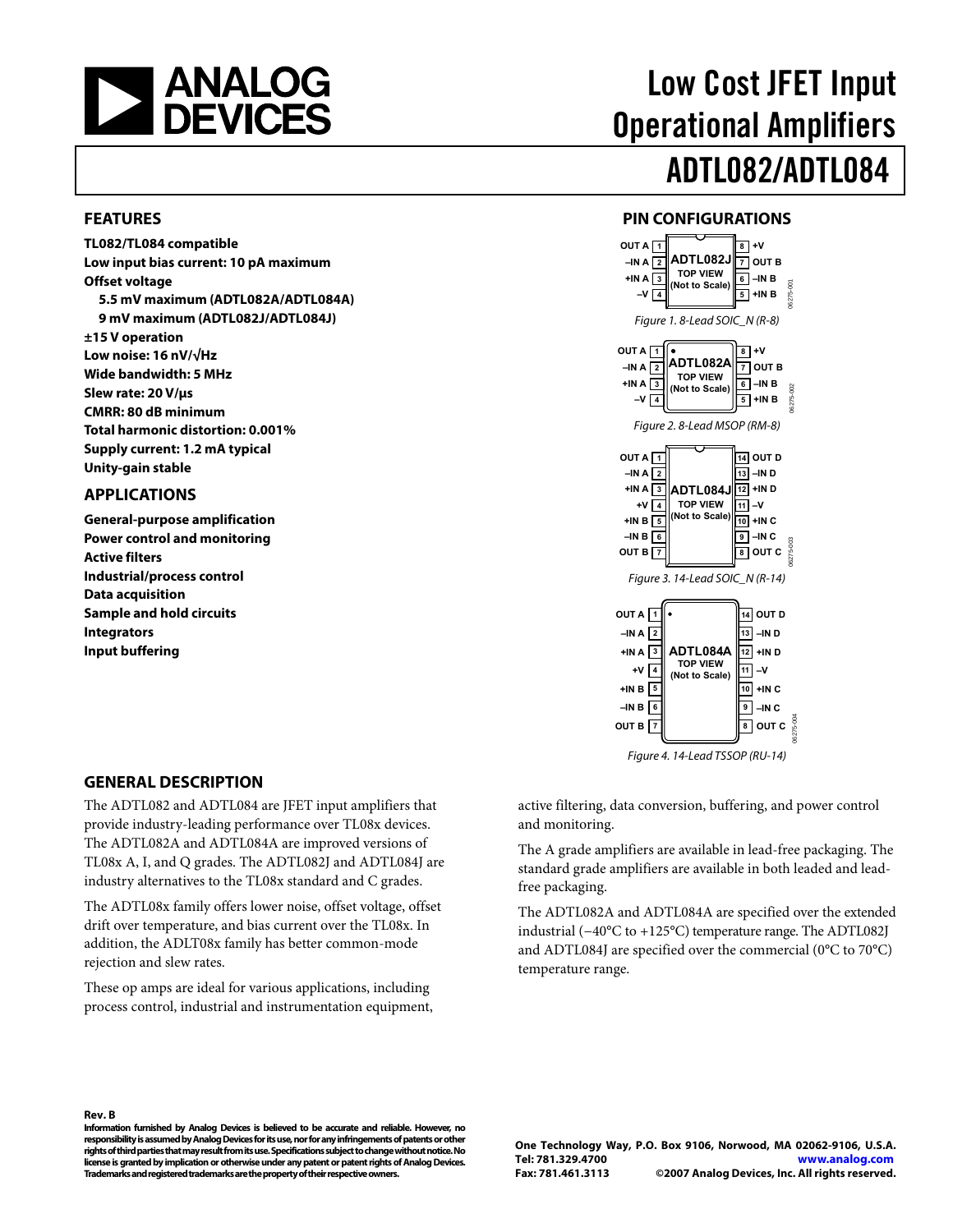### <span id="page-1-0"></span>**TABLE OF CONTENTS**

#### **REVISION HISTORY**

| $11/07$ —Rev. A to Rev. B        |  |
|----------------------------------|--|
|                                  |  |
| $4/07$ —Rev. 0 to Rev. A         |  |
|                                  |  |
| 1/07-Revision 0: Initial Version |  |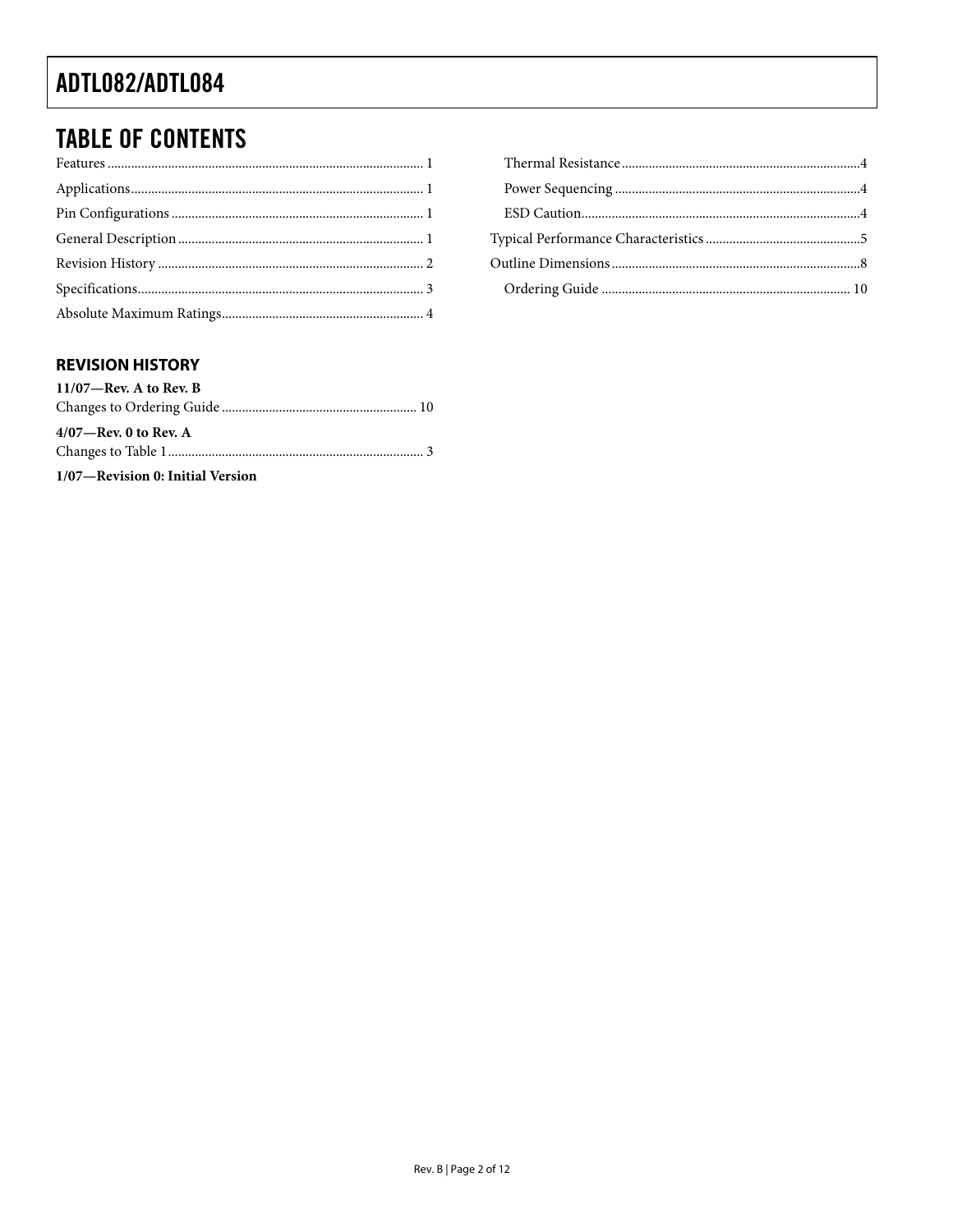### <span id="page-2-0"></span>**SPECIFICATIONS**

 $V_{\text{CC}} = \pm 15$  V,  $V_{\text{CM}} = 0$  V,  $T_A = 25$ °C, over all grades, unless otherwise noted.

#### **Table 1.**

|                                                |                           |                                            | J Grade |                 | <b>A</b> Grade |       |                 |       |                         |
|------------------------------------------------|---------------------------|--------------------------------------------|---------|-----------------|----------------|-------|-----------------|-------|-------------------------|
| <b>Parameter</b>                               | Symbol                    | <b>Conditions</b>                          | Min     | <b>Typ</b>      | Max            | Min   | <b>Typ</b>      | Max   | Unit                    |
| <b>INPUT CHARACTERISTICS</b>                   |                           |                                            |         |                 |                |       |                 |       |                         |
| Offset Voltage                                 | Vos                       |                                            |         | $\overline{2}$  | 9              |       | 1.5             | 5.5   | mV                      |
|                                                |                           | $0^{\circ}C \leq T_A \leq +70^{\circ}C$    |         |                 | 10             |       |                 | 8     | mV                      |
|                                                |                           | $-40^{\circ}C \leq T_A \leq +125^{\circ}C$ |         |                 |                |       |                 | 9     | mV                      |
| Offset Voltage Drift                           | $\Delta V_{OS}/\Delta T$  | $0^{\circ}C \leq T_A \leq +70^{\circ}C$    |         | 15              |                |       |                 |       | µV/°C                   |
|                                                |                           | $-40^{\circ}C \leq T_A \leq +125^{\circ}C$ |         |                 |                |       | 10              |       | µV/°C                   |
| <b>Input Bias Current</b>                      | $\mathsf{I}_{\mathsf{B}}$ |                                            |         | $\overline{2}$  | 100            |       | $\overline{2}$  | 100   | рA                      |
|                                                |                           | $0^{\circ}C \leq T_A \leq +70^{\circ}C$    |         |                 | 3              |       |                 | 3     | nA                      |
|                                                |                           | $-40^{\circ}C \leq T_A \leq +125^{\circ}C$ |         |                 |                |       |                 | 5     | nA                      |
| Input Offset Current                           | $\log$                    |                                            |         | $\overline{2}$  | 100            |       | 2               | 100   | pA                      |
|                                                |                           | $0^{\circ}C \leq T_A \leq 70^{\circ}C$     |         |                 | 3              |       |                 | 3     | nA                      |
|                                                |                           | $-40^{\circ}C \leq T_A \leq +125^{\circ}C$ |         |                 |                |       |                 | 5     | nA<br>V                 |
| Input Voltage Range                            | $V_{CM}$<br><b>CMRR</b>   |                                            | $-11$   |                 | $+15$          | $-11$ |                 | $+15$ |                         |
| Common-Mode Rejection Ratio<br>Input Impedance | $R_{IN}$                  | $V_{CM} = -11 V$ to +15 V                  | 80      | 86<br>$10^{12}$ |                | 80    | 86<br>$10^{12}$ |       | dB<br>Ω                 |
| Large Signal Voltage Gain                      | Avo                       | $R_L = 2 k\Omega$ ,                        | 100     | 200             |                | 100   | 200             |       | V/mV                    |
|                                                |                           | $V_0 = -10 V$ to +10 V                     |         |                 |                |       |                 |       |                         |
|                                                |                           | $0^{\circ}C \leq T_A \leq 70^{\circ}C$     | 90      | 200             |                | 90    | 200             |       | V/mV                    |
|                                                |                           | $-40^{\circ}C \leq T_A \leq +125^{\circ}C$ |         |                 |                | 50    | 200             |       | V/mV                    |
| <b>OUTPUT CHARACTERISTICS</b>                  |                           |                                            |         |                 |                |       |                 |       |                         |
| Maximum Output Voltage Swing                   | V <sub>o</sub>            | $R_L = 10 k\Omega$                         | ±12     | ±13.5           |                | ±13   | ±13.5           |       | V                       |
|                                                |                           | $0^{\circ}C \leq T_A \leq +70^{\circ}C$    | ±12     |                 |                | ±13   |                 |       | $\vee$                  |
|                                                |                           | $-40^{\circ}C \leq T_A \leq +125^{\circ}C$ |         |                 |                | ±13   |                 |       | V                       |
|                                                |                           | $R_L = 2 k\Omega$                          |         |                 |                | ±12.5 | ±13.3           |       | V                       |
|                                                |                           | $0^{\circ}C \leq T_A \leq +70^{\circ}C$    | ±10     |                 |                | ±12   |                 |       | V                       |
|                                                |                           | $-40^{\circ}C \leq T_A \leq +125^{\circ}C$ |         |                 |                | ±12   |                 |       | $\vee$                  |
| <b>Short-Circuit Output Current</b>            | <b>I</b> sc               |                                            |         | ±27             |                |       | ±27             |       | mA                      |
| POWER SUPPLY                                   |                           |                                            |         |                 |                |       |                 |       |                         |
| Power Supply Rejection Ratio                   | <b>PSRR</b>               | $V_{DD} = 8 V$ to 36 V                     | 80      | 86              |                | 80    | 86              |       | dB                      |
| Supply Current per Amplifier                   | <b>I</b> sy               |                                            |         | 1.2             | 1.8            |       | 1.2             | 1.8   | mA                      |
|                                                |                           | $0^{\circ}C \leq T_A \leq +70^{\circ}C$    |         |                 | 1.9            |       |                 | 1.9   | $mA$                    |
|                                                |                           | $-40^{\circ}C \leq T_A \leq +125^{\circ}C$ |         |                 |                |       |                 | 2.0   | mA                      |
| DYNAMIC PERFORMANCE<br>Slew Rate               | <b>SR</b>                 |                                            |         | 20              |                |       | 20              |       |                         |
| <b>Gain Bandwidth Product</b>                  | GBP                       |                                            |         | 5               |                |       | 5               |       | $V/\mu s$<br><b>MHz</b> |
| Phase Margin                                   | Фм                        |                                            |         | 63              |                |       | 63              |       | Degrees                 |
| <b>Total Harmonic Distortion</b>               | <b>THD</b>                | $V_{IN}$ = 6 V rms, f = 1 kHz,             |         | 0.001           |                |       | 0.001           |       | %                       |
|                                                |                           | $A_V = +1$ , $R_L = 2 k\Omega$             |         |                 |                |       |                 |       |                         |
| <b>Channel Separation</b>                      | <b>CS</b>                 | $f = 10$ kHz                               |         | 120             |                |       | 120             |       | dB                      |
| <b>NOISE PERFORMANCE</b>                       |                           |                                            |         |                 |                |       |                 |       |                         |
| <b>Voltage Noise Density</b>                   | $e_n$                     | $f = 1$ kHz                                |         | 16              |                |       | 16              |       | $nV/\sqrt{Hz}$          |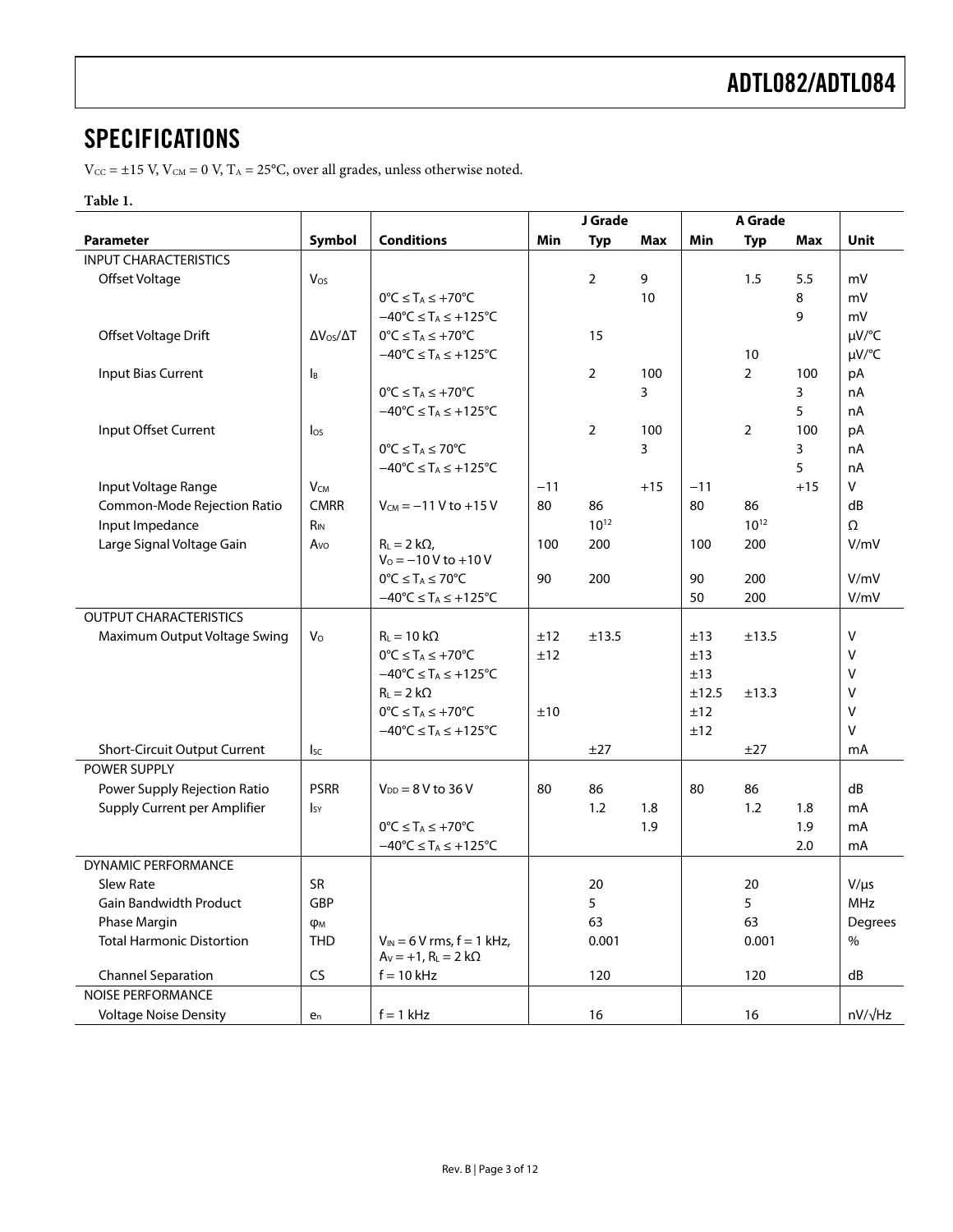### <span id="page-3-0"></span>ABSOLUTE MAXIMUM RATINGS

**Table 2.** 

| <b>Parameter</b>                    | Rating                               |
|-------------------------------------|--------------------------------------|
| Supply Voltage                      | $±18$ V or $+36$ V                   |
| Input Voltage                       | $\pm$ V supply                       |
| Differential Input Voltage          | $\pm V$ supply                       |
| Output Short Circuit to GND         | Indefinite                           |
| Storage Temperature Range           | $-65^{\circ}$ C to +150 $^{\circ}$ C |
| <b>Operating Temperature Range</b>  | $-40^{\circ}$ C to $+125^{\circ}$ C  |
| Lead Temperature (Soldering 60 sec) | $300^{\circ}$ C                      |
| Junction Temperature                | $150^{\circ}$ C                      |

Stresses above those listed under Absolute Maximum Ratings may cause permanent damage to the device. This is a stress rating only; functional operation of the device at these or any other conditions above those indicated in the operational section of this specification is not implied. Exposure to absolute maximum rating conditions for extended periods may affect device reliability.

#### **THERMAL RESISTANCE**

#### **Table 3. Thermal Resistance**

| Package Type          | $\theta_{JA}$ | $\theta_{\text{JC}}$ | Unit          |
|-----------------------|---------------|----------------------|---------------|
| 8-Lead SOIC N (R-8)   | 158           | 43                   | °C/W          |
| 8-Lead MSOP (RM-8)    | 210           | 45                   | °C/W          |
| 14-Lead SOIC N (R-14) | 120           | 36                   | °C/W          |
| 14-Lead TSSOP (RU-14) | 180           | 35                   | $\degree$ C/W |

#### **POWER SEQUENCING**

The op amp supplies must be established simultaneously with, or before, the application of any input signals.

If this is not possible, the input current must be limited to 10 mA.

#### **ESD CAUTION**



ESD (electrostatic discharge) sensitive device. Charged devices and circuit boards can discharge without detection. Although this product features patented or proprietary protection circuitry, damage may occur on devices subjected to high energy ESD. Therefore, proper ESD precautions should be taken to avoid performance degradation or loss of functionality.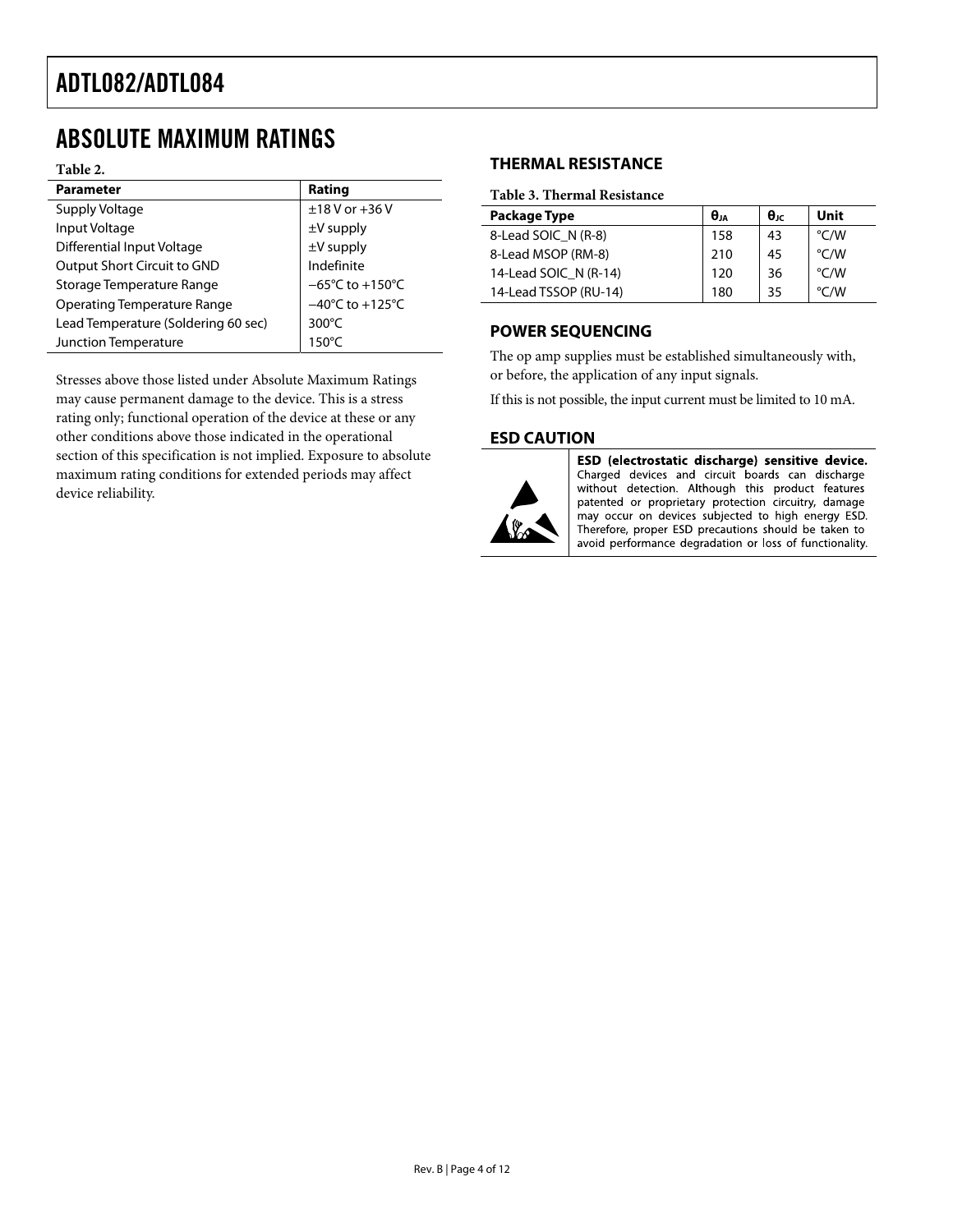### <span id="page-4-0"></span>TYPICAL PERFORMANCE CHARACTERISTICS



Figure 5. Maximum Peak Output Voltage vs. Frequency

06275-005

06275-005

06275-006

06275-007



Figure 6. Maximum Peak Output Voltage vs. Frequency



Figure 7. Maximum Peak Output Voltage vs. Frequency



Figure 8. Maximum Peak Output Voltage vs. Free-Air Temperature







Figure 10. Maximum Peak Output Voltage vs. Supply Voltage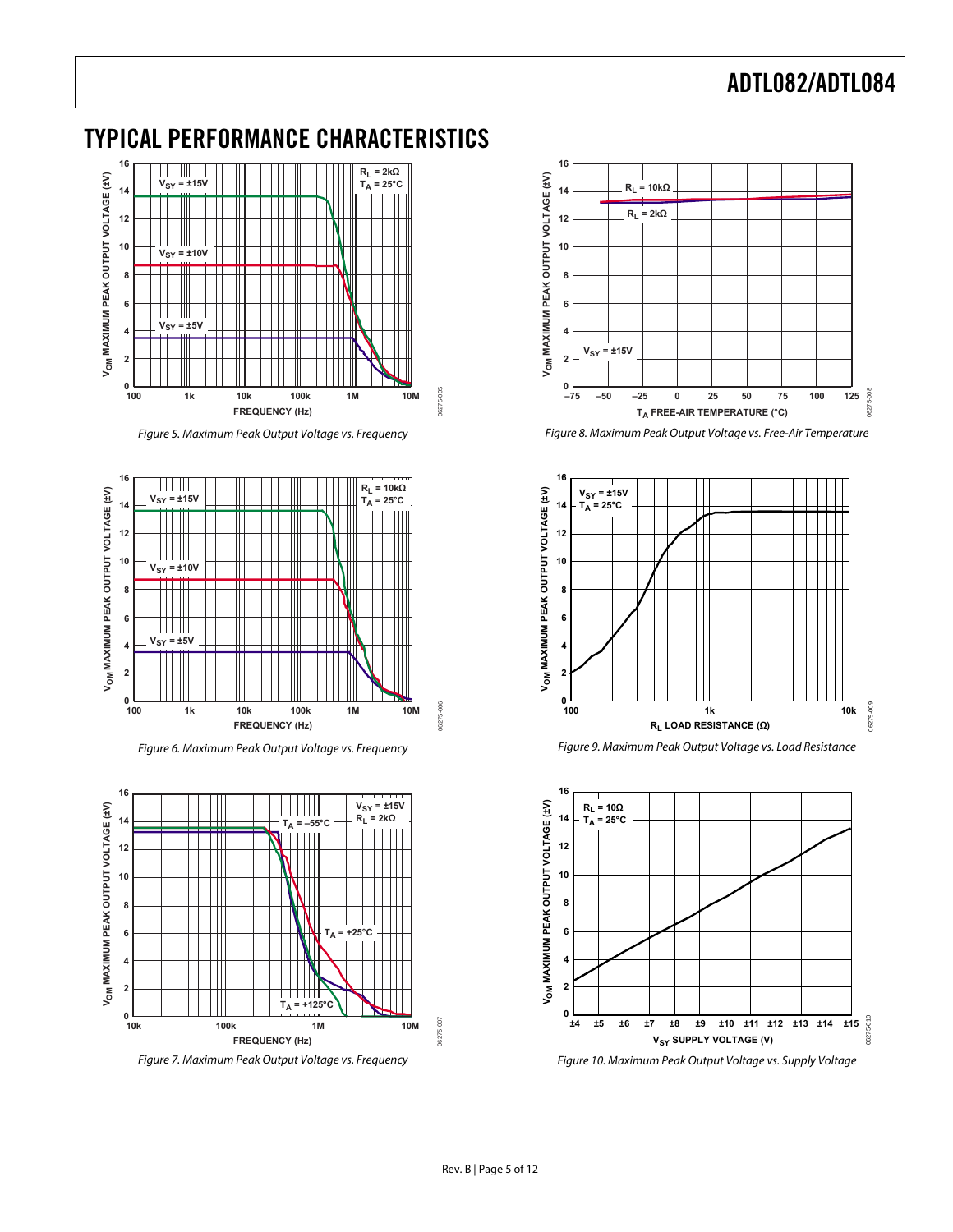





Figure 12. Supply Current Per Amplifier vs. Free-Air Temperature



Figure 13. Supply Current vs. Supply Voltage











Figure 16. Input Bias Current vs. Free-Air Temperature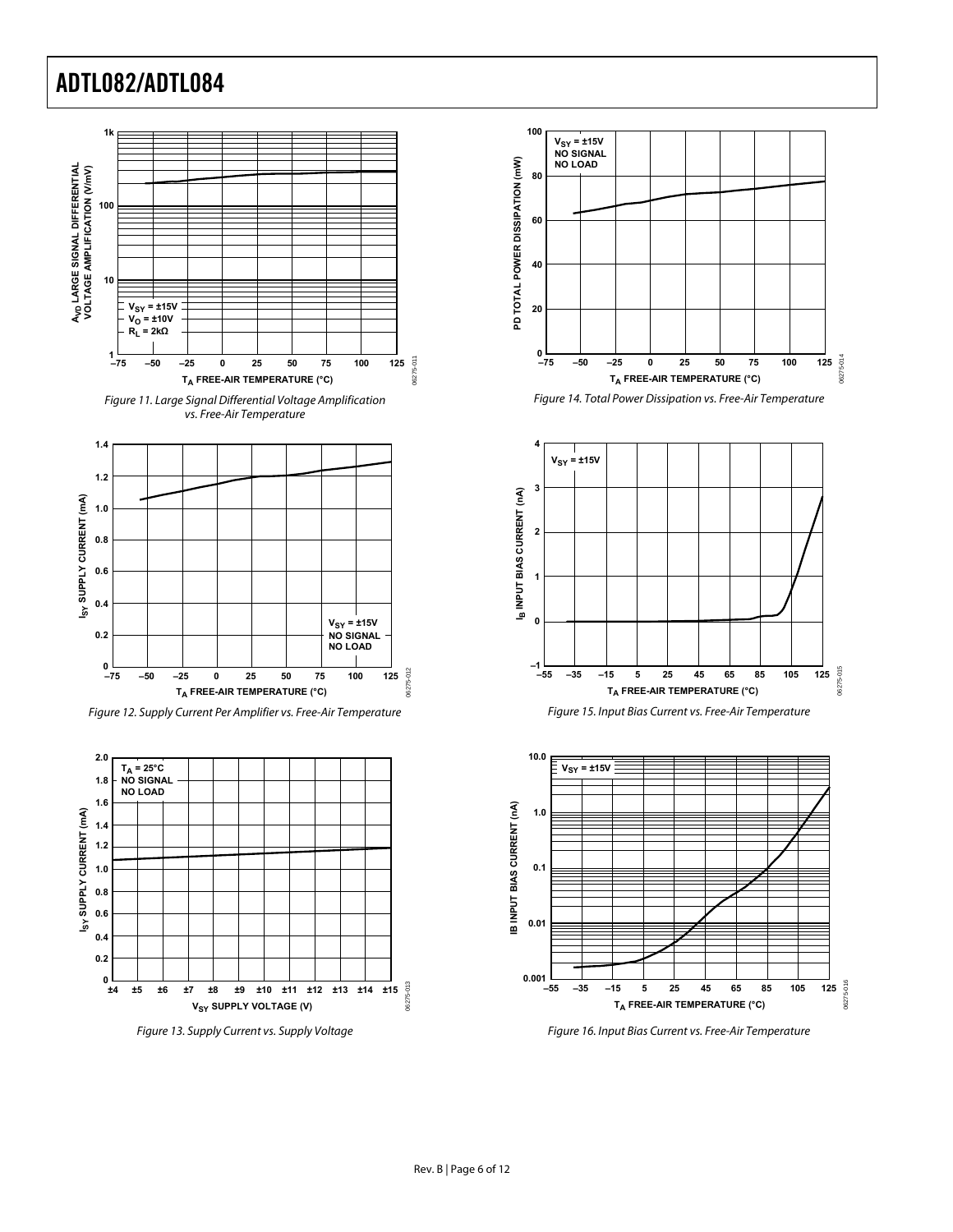$V_{SY} = \pm 15V$ **AV = 1k TA = 25°C**

06275-020

06275-020

06275-021

06275-021

 $\blacksquare$ 

Ш

**FREQUENCY (Hz)**

Ħ

 $\Box$ 

 $\Box$ 

Ш

Ш

**FREQUENCY (Hz)**

Ш

▀▛

H 111111



Figure 19. Common-Mode Rejection Ratio vs. Free-Air Temperature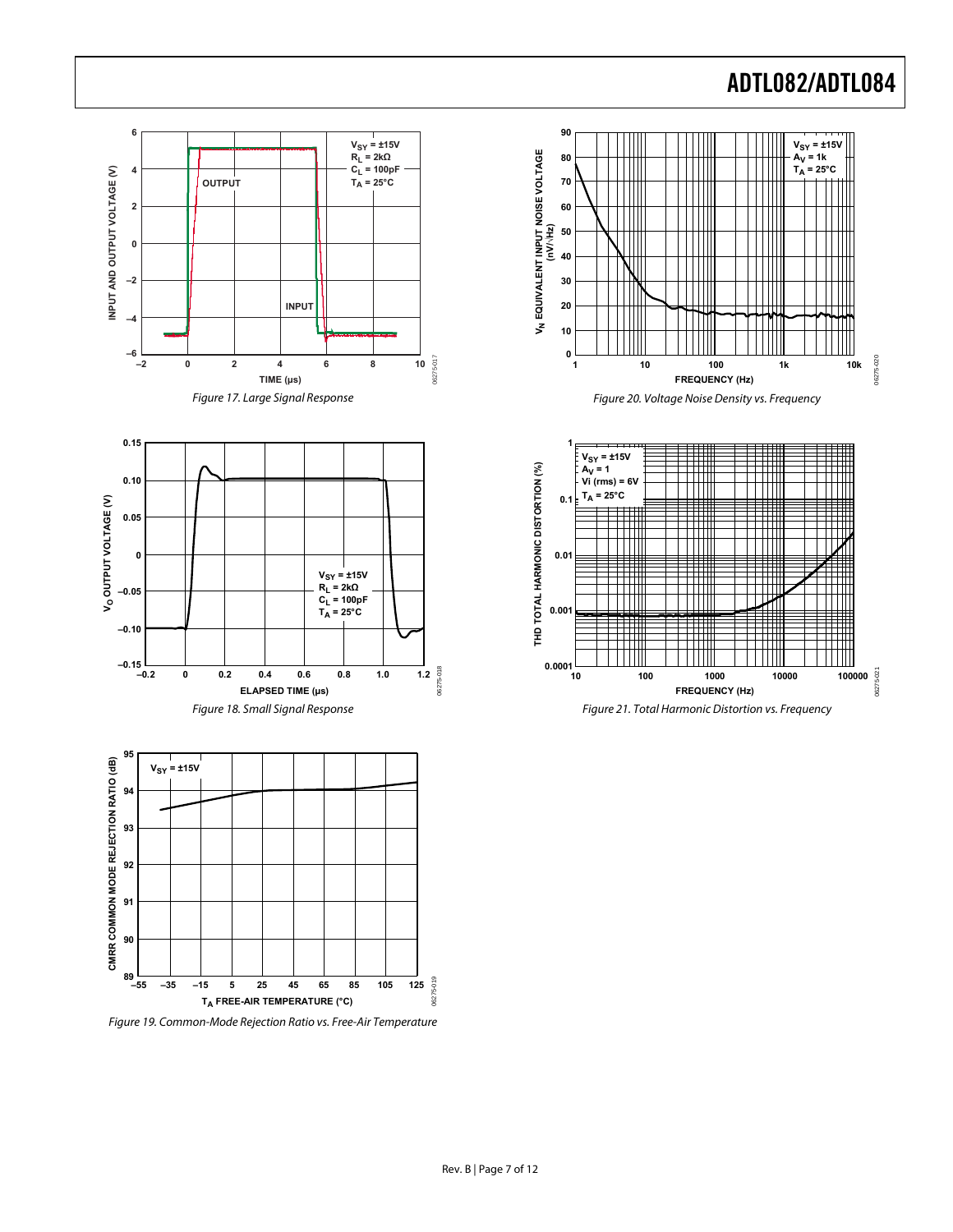### <span id="page-7-0"></span>OUTLINE DIMENSIONS



Dimensions shown in millimeters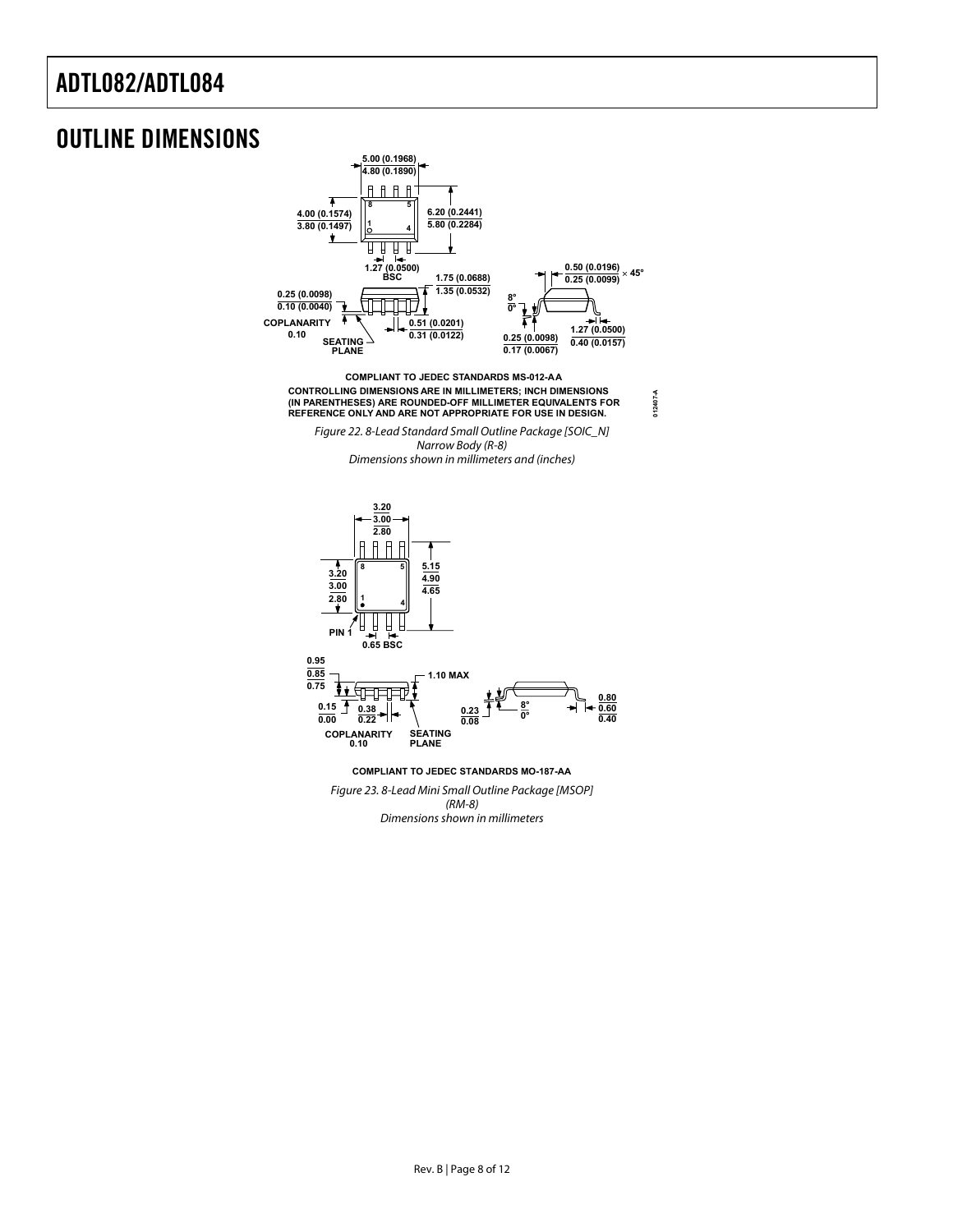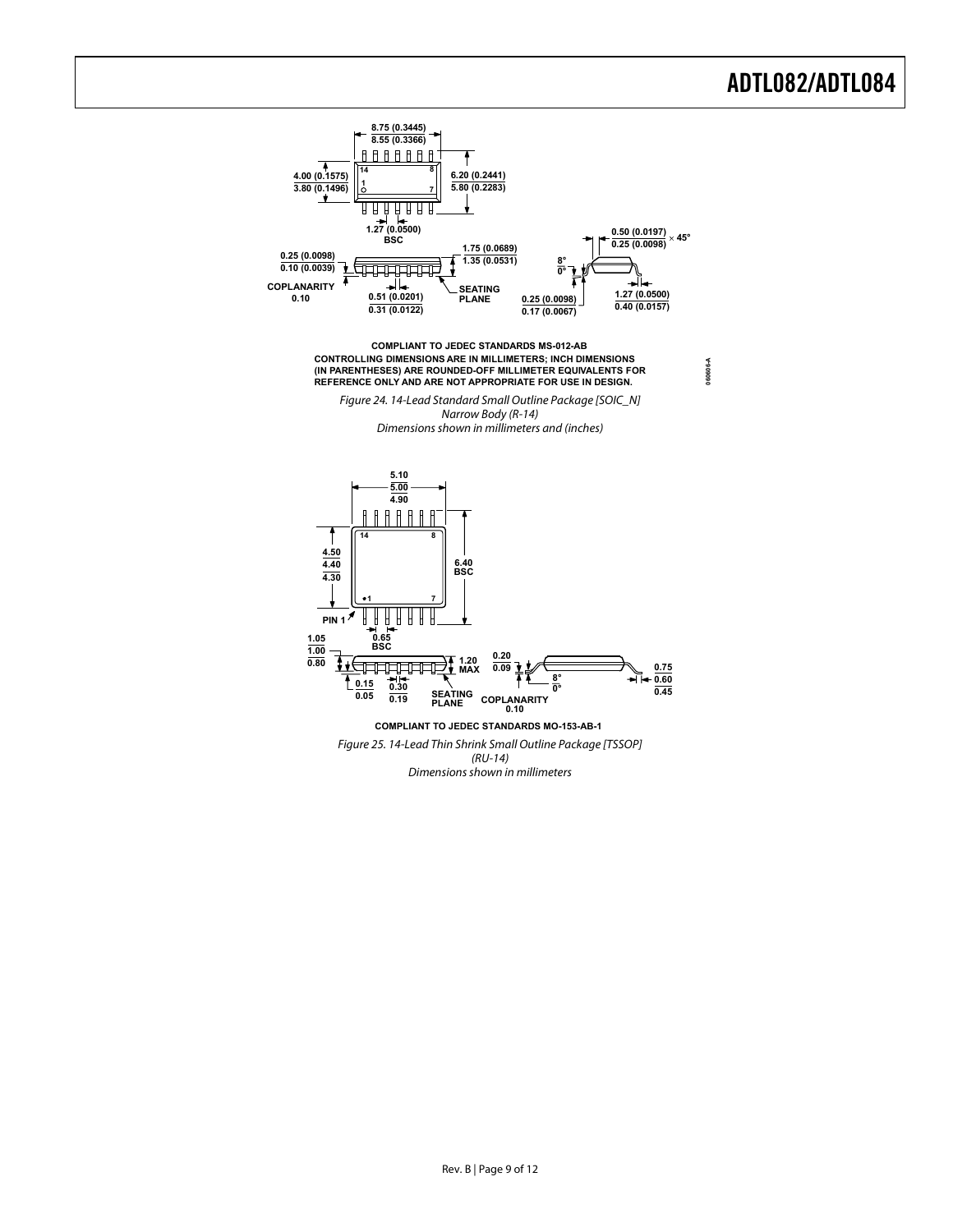### <span id="page-9-0"></span>**ORDERING GUIDE**

<span id="page-9-1"></span>

| Model                         | <b>Temperature Range</b>             | <b>Package Description</b> | <b>Package Option</b> | <b>Branding</b> |
|-------------------------------|--------------------------------------|----------------------------|-----------------------|-----------------|
| ADTL082JR                     | $0^{\circ}$ C to +70 $^{\circ}$ C    | 8-Lead SOIC_N              | $R-8$                 |                 |
| ADTL082JR-REEL                | $0^{\circ}$ C to +70 $^{\circ}$ C    | 8-Lead SOIC N              | $R-8$                 |                 |
| ADTL082JR-REEL7               | $0^{\circ}$ C to +70 $^{\circ}$ C    | 8-Lead SOIC N              | $R-8$                 |                 |
| ADTL082JRZ <sup>1</sup>       | $0^{\circ}$ C to +70 $^{\circ}$ C    | 8-Lead SOIC_N              | $R-8$                 |                 |
| ADTL082JRZ-REEL <sup>1</sup>  | $0^{\circ}$ C to +70 $^{\circ}$ C    | 8-Lead SOIC N              | $R-8$                 |                 |
| ADTL082JRZ-REEL71             | $0^{\circ}$ C to +70 $^{\circ}$ C    | 8-Lead SOIC N              | $R-8$                 |                 |
| ADTL082ARZ <sup>1</sup>       | $-40^{\circ}$ C to $+125^{\circ}$ C  | 8-Lead SOIC_N              | $R-8$                 |                 |
| ADTL082ARZ-REEL <sup>1</sup>  | $-40^{\circ}$ C to $+125^{\circ}$ C  | 8-Lead SOIC N              | $R-8$                 |                 |
| ADTL082ARZ-REEL71             | $-40^{\circ}$ C to $+125^{\circ}$ C  | 8-Lead SOIC N              | $R-8$                 |                 |
| ADTL082ARMZ-R21               | $-40^{\circ}$ C to $+125^{\circ}$ C  | 8-Lead MSOP                | $RM-8$                | A18             |
| ADTL082ARMZ-REEL <sup>1</sup> | $-40^{\circ}$ C to +125 $^{\circ}$ C | 8-Lead MSOP                | RM-8                  | A18             |
| ADTL084JR                     | $0^{\circ}$ C to +70 $^{\circ}$ C    | 14-Lead SOIC N             | $R-14$                |                 |
| ADTL084JR-REEL                | $0^{\circ}$ C to +70 $^{\circ}$ C    | 14-Lead SOIC N             | $R-14$                |                 |
| ADTL084JR-REEL7               | $0^{\circ}$ C to +70 $^{\circ}$ C    | 14-Lead SOIC N             | $R-14$                |                 |
| ADTL084JRZ1                   | $0^{\circ}$ C to +70 $^{\circ}$ C    | 14-Lead SOIC_N             | $R-14$                |                 |
| ADTL084JRZ-REEL <sup>1</sup>  | $0^{\circ}$ C to +70 $^{\circ}$ C    | 14-Lead SOIC N             | $R-14$                |                 |
| ADTL084JRZ-REEL71             | $0^{\circ}$ C to +70 $^{\circ}$ C    | 14-Lead SOIC N             | $R-14$                |                 |
| ADTL084ARZ <sup>1</sup>       | $-40^{\circ}$ C to $+125^{\circ}$ C  | 14-Lead SOIC N             | $R-14$                |                 |
| ADTL084ARZ-REEL <sup>1</sup>  | $-40^{\circ}$ C to $+125^{\circ}$ C  | 14-Lead SOIC_N             | $R-14$                |                 |
| ADTL084ARZ-REEL71             | $-40^{\circ}$ C to $+125^{\circ}$ C  | 14-Lead SOIC_N             | $R-14$                |                 |
| ADTL084ARUZ <sup>1</sup>      | $-40^{\circ}$ C to +125 $^{\circ}$ C | 14-lead TSSOP              | <b>RU-14</b>          |                 |
| ADTL084ARUZ-REEL <sup>1</sup> | $-40^{\circ}$ C to $+125^{\circ}$ C  | 14-lead TSSOP              | <b>RU-14</b>          |                 |

 $1 Z =$  RoHS Compliant Part.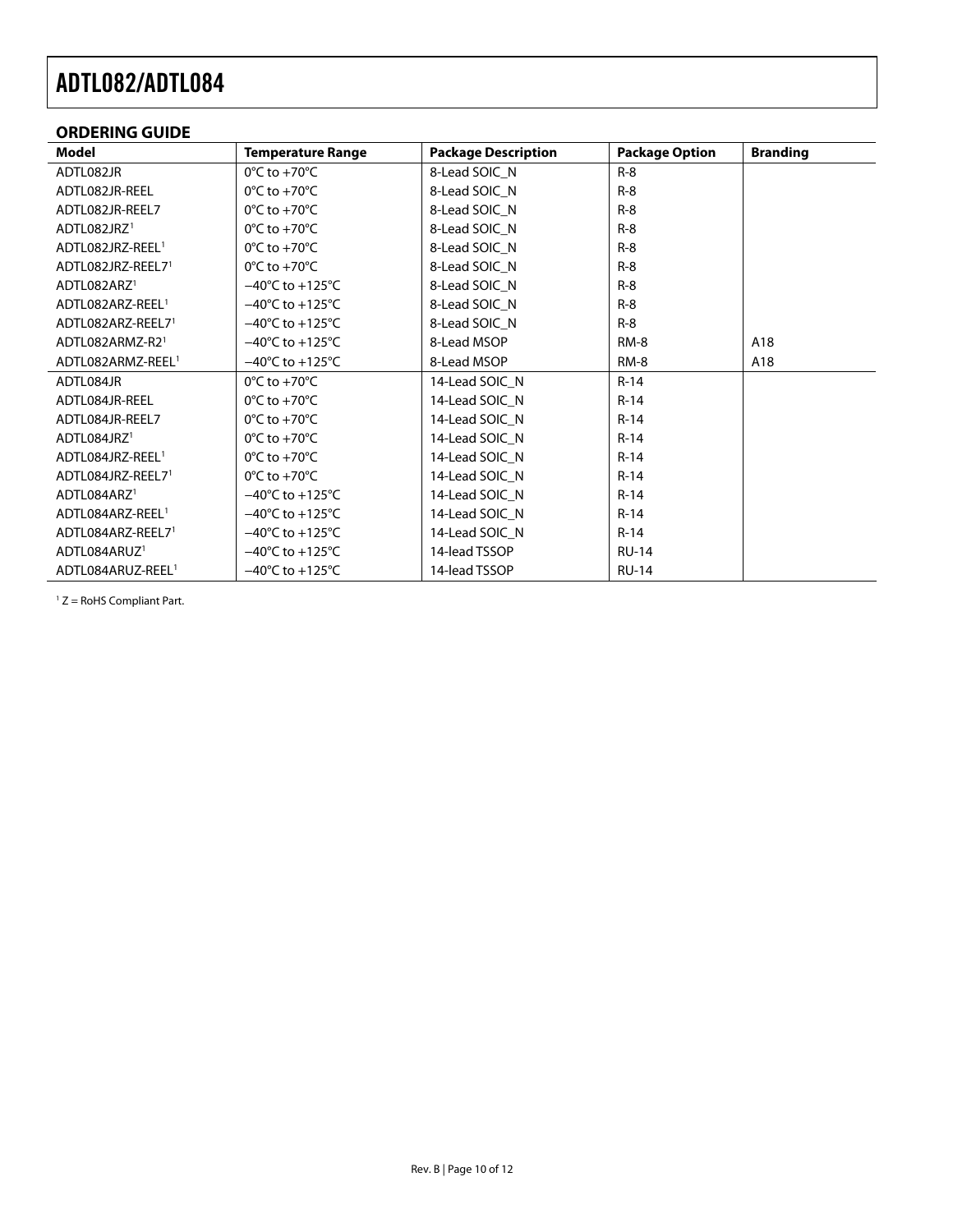### **NOTES**